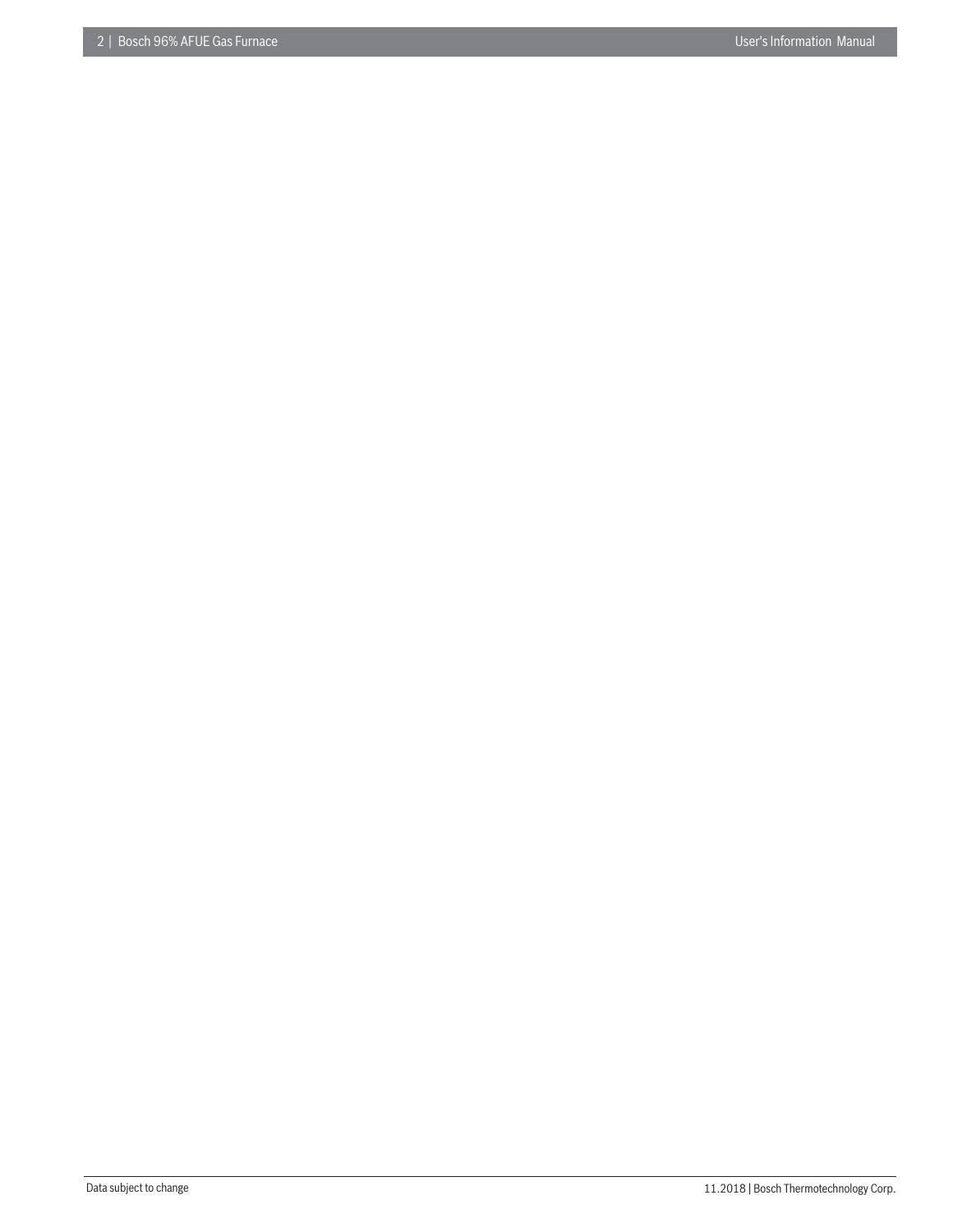# **Table of Contents**

|     | 1 Key to Symbols and Safety Instructions | 4              |
|-----|------------------------------------------|----------------|
| 1.1 | Key to Symbols                           | 4              |
| 1.2 | Safety                                   | 4              |
|     | 2 Introduction                           | 6              |
|     | <b>3</b> Furnace Components              | 6              |
| 4   | <b>Operating Your Furnace</b>            | 7              |
| 4.1 | Furnace Start-Up                         | 7              |
|     | 4.2 Furnace Shutdown                     | $\overline{7}$ |
| 5   | <b>Routine Maintenance</b>               | 8              |
| 5.1 | Annual Inspection                        | 8              |
| 5.2 | Filters                                  | 8              |
| 5.3 | <b>Burners</b>                           | 9              |
| 5.4 | <b>Replacement Parts</b>                 | 9              |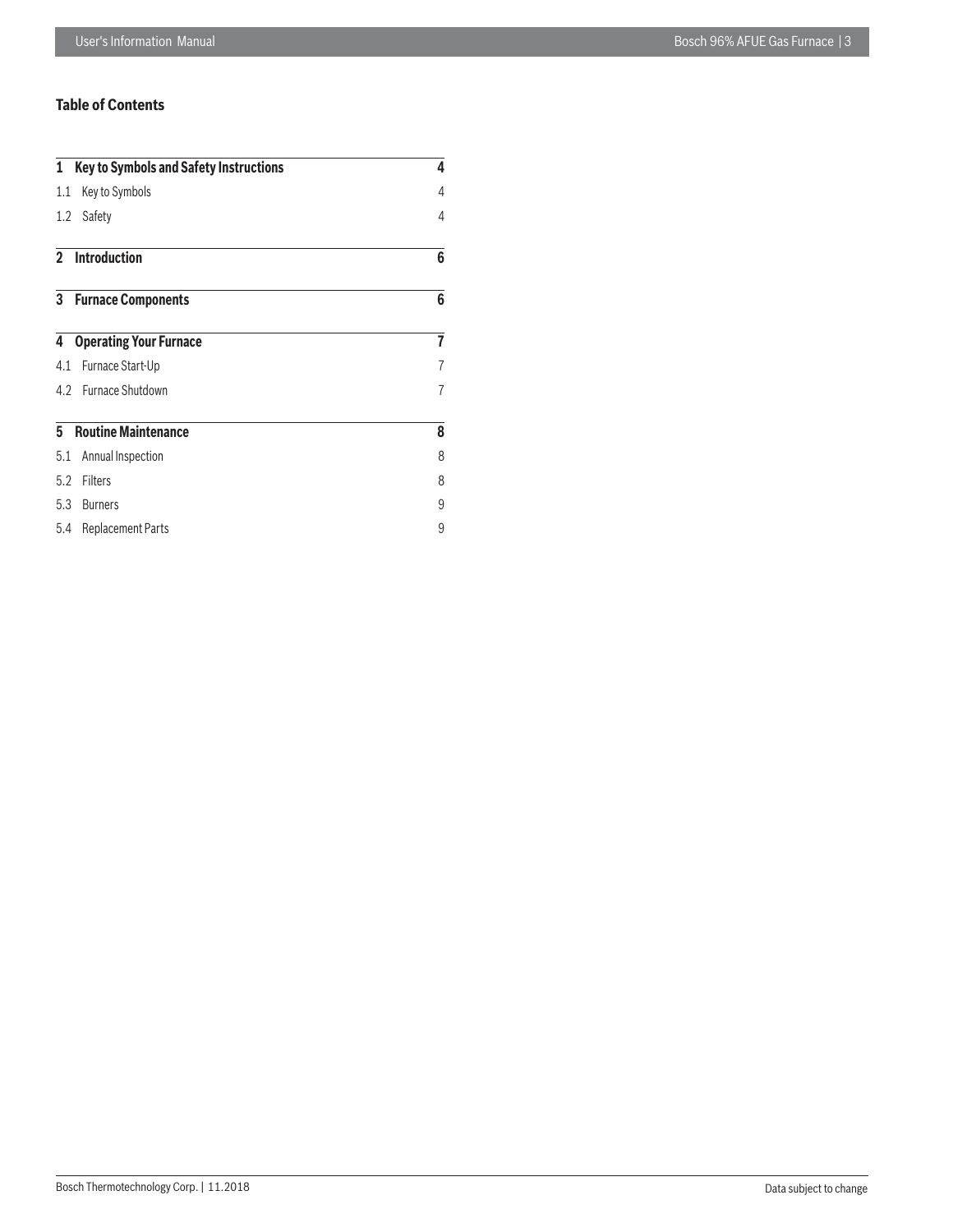# **1 Key to Symbols and Safety Instructions**

# **1.1 Key to Symbols**

#### **Warnings**



Warnings in this document are identified by a warning triangle printed against a grey background.

Keywords at the start of a warning indicate the type and seriousness of the ensuing risk if measures to prevent the risk are not taken.

The following keywords are defined and can be used in this document:

- **DANGER** indicates a hazardous situation which, if not avoided, will result in death or serious injury.
- **WARNING** indicates a hazardous situation which, if not avoided, could result in death or serious injury.
- **CAUTION** indicates a hazardous situation which, if not avoided, could result in minor to moderate injury.
- **NOTICE** is used to address practices not related to personal injury.

#### **Important information**

| This symbo  |
|-------------|
| there is no |

ol indicates important information where risk to people or property.

# **1.2 Safety**

Please read all instructions in the manual and retain all manuals for future reference.



 INSTALLER: This manual must be left with the equipment user.

USER: Please keep this booklet of information for future reference.

# **WARNING:**

 Untrained personnel (homeowners) may only clean and replace filters and replace fuses as required by basic maintenance. **All other operations, including installation, repair, and service must be performed by a qualified installer, service agency, or the gas supplier.**



#### **WARNING: FIRE OR EXPLOSION HAZARD**

- Do not store or use gasoline or other flammable vapors and liquids in the vicinity of this or any other appliance.
- WHAT TO DO IF YOU SMELL GAS:
	- Do not try to light any appliance.
	- Do not touch any electrical switch; do not use any phone in your building.
	- Leave the building immediately.
	- Immediately call your gas supplier from a safe location. Follow the gas supplier's instructions.
	- If you cannot reach your gas supplier, call the fire department.
- $\blacktriangleright$  Installation and service must be performed by a qualified installer, service agency, or the gas supplier.



# **WARNING: FIRE OR EXPLOSION HAZARD**

 Do not use this furnace if any part has been under water. A flood-damaged furnace is extremely dangerous. Attempts to use the furnace can result in fire or explosion. A qualified service agency should be contacted to inspect the furnace and to replace all gas controls, control system parts, and electrical parts that have been wet, or the furnace if deemed necessary.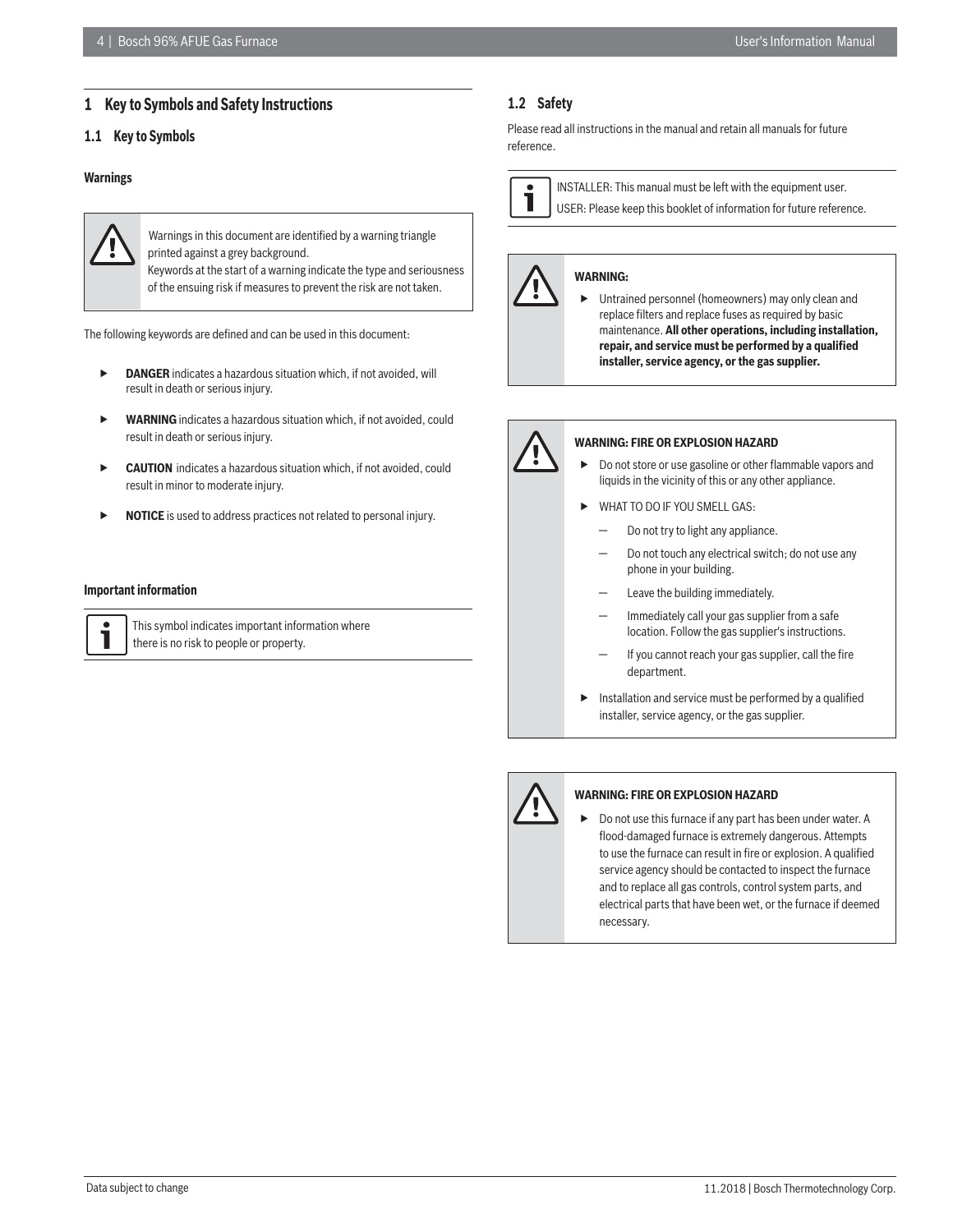

#### **WARNING: FIRE OR EXPLOSION HAZARD**

- The furnace is designed and approved for use with Natural Gas and Propane Gas (LP) ONLY.
- DO NOT BURN ANY LIQUID FUEL OR SOLID FUEL IN THIS FURNACE.
- $\blacktriangleright$  Burning any unapproved fuel will result in damage to the furnace's heat exchanger, which could result in Fire, Personal Injury, and/or Property Damage.

# **WARNING:**

 This product can expose you to chemicals including Lead and Lead components, which are known to the State of California to cause cancer and birth defects or other reproductive harm. For more information go to www. P65Warnings.ca.gov.

#### **WARNING: FIRE, EXPLOSION, ELECTRICAL SHOCK, AND CARBON MONOXIDE POISONING HAZARD**

 Failure to follow this warning could result in dangerous operation, serious injury, death, or property damage. Improper installation, adjustment, alteration, maintenance, or use could cause carbon monoxide poisoning, explosion, fire, electrical shock, or other conditions which may cause personal injury or property damage. Consult a qualified service agency, local gas supplier, or your distributor for information or assistance.

# **WARNING: FIRE HAZARD**

 $\blacktriangleright$  The furnaces must be kept free and clear of insulating materials. Inspect surrounding area to ensure insulation material is at a safe distance when installing furnaces or adding insulation materials. Insulation materials may be combustible.

See Section 3, Fig. 3 as seen in the Installation, Operation, and Maintenance Manual for required clearances to combustible construction.

Maintain a 1 in. clearance from combustible materials to supply air ductwork for a distance of 36 in. horizontally from the furnace. See NFPA 90B or local code for further requirements.

 $\blacktriangleright$  These furnaces SHALL NOT be installed directly on carpeting, tile, or any other combustible material other than wood flooring.



# **WARNING: CARBON MONOXIDE POISONING HAZARD**

- Failure to follow instructions could result in severe personal injury or death due to carbon-monoxide poisoning, if combustion products infiltrate into the building.
- Check that all openings in the outside wall around the vent (and air intake) pipe(s) are sealed to prevent infiltration of combustion products into the building.
- Check that furnace vent (and air intake) terminal(s) are not obstructed in any way during all seasons.

# **CAUTION:**

- Before heating season begins, a qualified installer or service agency must examine the furnace to ensure that:
	- 1. All flue gas carrying areas external to the furnace (i.e. chimney, vent connector) are clear and free of obstructions.
	- 2. The vent connector is in place, slopes upward and is physically sound without holes or exccessive corrosion.
	- 3. The return-air duct connection(s) is physically sound, is sealed to the furnace cabinet, and terminates outside the space containing the furnace.
	- 4. The physical support of the furnace is sound without sagging, cracks, gaps, etc around the base so as to provide a seal between the support and the base.
	- 5. There are no obvious signs of deterioration of the furnace.
	- 6. The burner flames are positioned correctly by comparing with pictorial sketches of the main burner flame (see Section 12, Fig 42 in the Installation, Operation, and Maintenance Manual).

# **WARNING: FIRE, EXPLOSION**

 Should the gas supply fail to shut off or if overheating occurs, shut off the gas valve to the furnace before shutting off the electrical supply.

# **WARNING:**

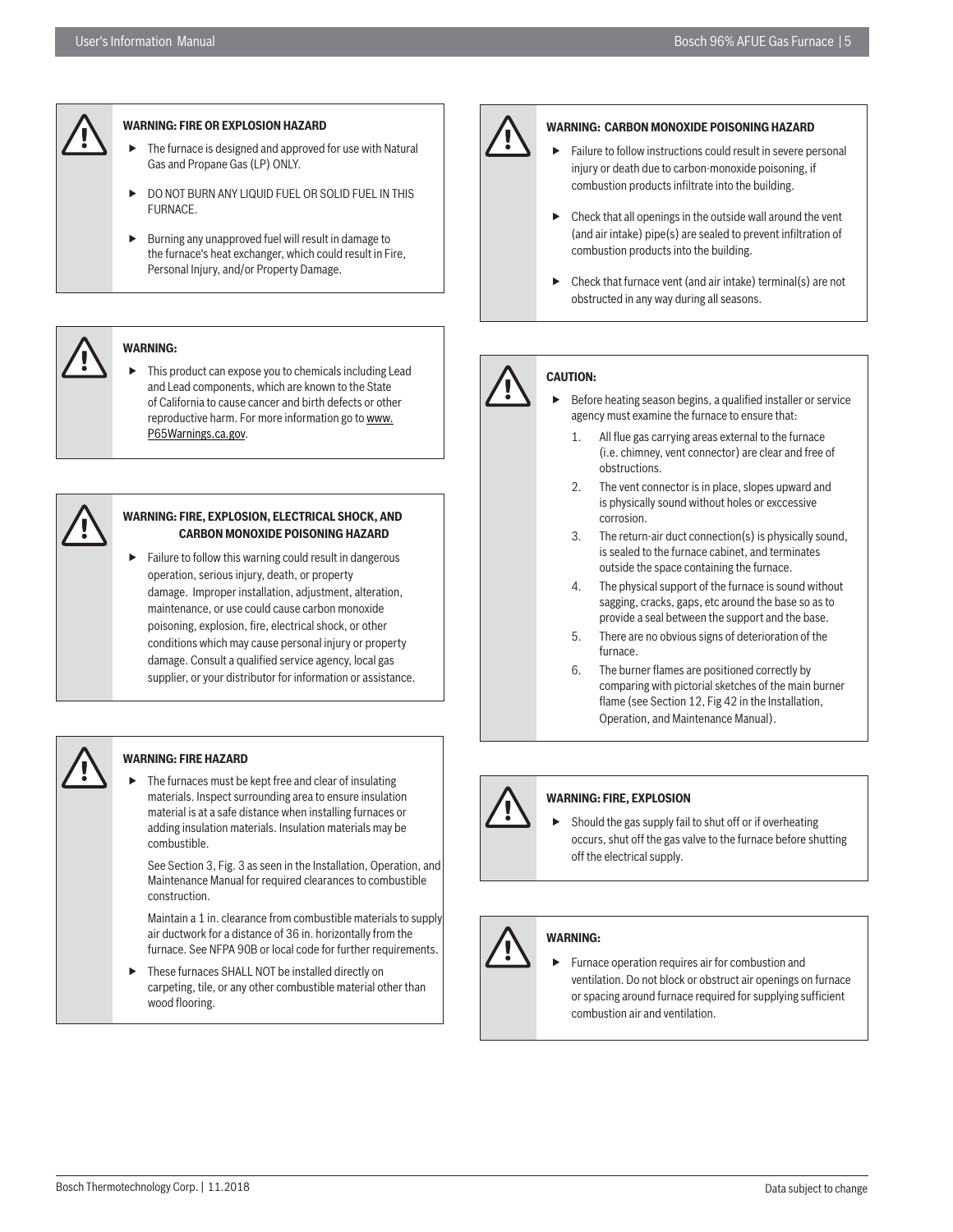# **2 Introduction**

This Bosch 96% AFUE Gas Furnace has been designed for quality, performance, and comfort, for years to come! Bosch strongly recommends that you read through this manual to learn about how the furnace operates, as well as some basic maintenance and up-keep to ensure your furnace is always running at its optimal performance.

# **3 Furnace Components**

The furnace below is shown in the upflow orientation (your furnace may have been installed in a different orientation)





# **Component Identification:**

- 1. Air Inlet
- 2. Primary Heat Exchanger
- 3. Exhaust
- 4. Burners
- 5. Gas Valve
- 6. Condensate Collector
- 7. Inducer
- 8. Secondary Heat Exchanger
- 9. Pressure Switch
- 10. Door Safety Switch
- 11. Circulating Fan Motor
- 12. Circulating Fan Blower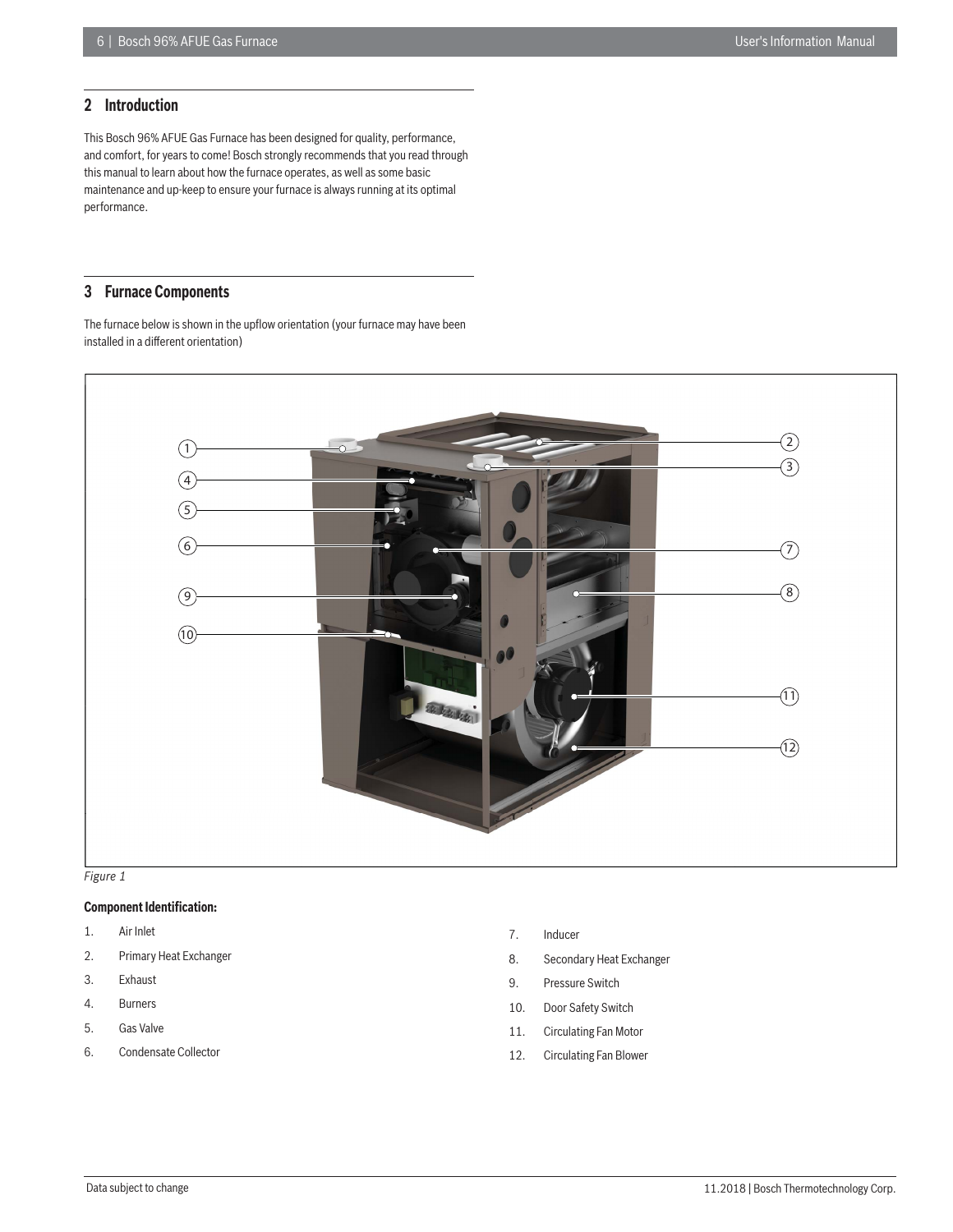# **4 Operating Your Furnace**

# **4.1 Furnace Start-Up**

- 1. Close the manual gas shutoff valve external to the furnace.
- 2. Turn off the electrical power to the furnace.
- 3. Set the room thermostat to the lowest possible setting.
- 4. Remove the burner access panel.

# **WARNING:**

- $\blacktriangleright$  This furnace is equipped with an ignition device which automatically lights the burner. Do not try to light the burner by hand.
- 5. Push the gas valve switch to the OFF position (See Fig. 2).



*Figure 2*

- 6. Wait five minutes to clear out any gas. Then smell for gas including near the floor
- 7. If gas can be smelled following the five minute waiting period, repeat step 6. If you have waited more than 10 minutes and still smell gas, check for leaks using a soap and water solution.
- 8. If you do not smell gas after five minutes, push the gas valve switch to the ON position (See Fig. 2).



# **WARNING: FIRE AND EXPLOSION HAZARD**

- Never test for gas leaks with an open flame. Use a commercially available soap solution made specifically for the detection of leaks to check all connections.
- 9. Replace the burner access panel on the front of the furnace.
- 10. Open the manual gas valve external to the furnace.
- 11. Turn on the electrical power supply to the furnace.
- 12. Set the room thermostat to slightly above room temperature. This signals the furnace to start (the inducer motor starts and the hot surface igniter energizes).
- 13. After 17-21 seconds, the gas valve energizes, letting gas flow to the burners, where it is then ignited.
- If flame is not detected, the furnace control goes into the "retry" sequence. The "retry" sequence provides a 60-second wait following an unsuccessful ignition attempt (a flame not detected). After this wait, the ignition sequence is restarted with an additional 2 seconds of ignitor warm-up time. If this ignition attempt is unsuccessful, one more retry will be made before the control goes into system lock out.
- 14. If the burner flame is proven, the blower motor is energized on HEAT-H speed 30 seconds after the gas valve is energized.
- 15. Set the room thermostat to the desired temperature. The furnace is now running correctly and will be controlled by the thermostat.

 There is an approximate 48 second delay between thermostat energizing and burner firing.

# **4.2 Furnace Shutdown**

In case of furnace malfunction, you may need to shut it down. Use the following procedure to do this.

- 1. Set the thermostat to OFF or it's lowest temperature setting.
- 2. Turn off the electrical power supply to the furnace.
- 3. Turn OFF the main gas supply to the appliance at the manual valve, outside of the appliance cabinet.
- 4. Remove the burner access panel.
- 5. Move the appliance gas valve switch to the "OFF" position (See Fig. 2).
- 6. Replace burner access panel.
- 7. If the furnace was shut down due to malfunction, contact your contractor immediately.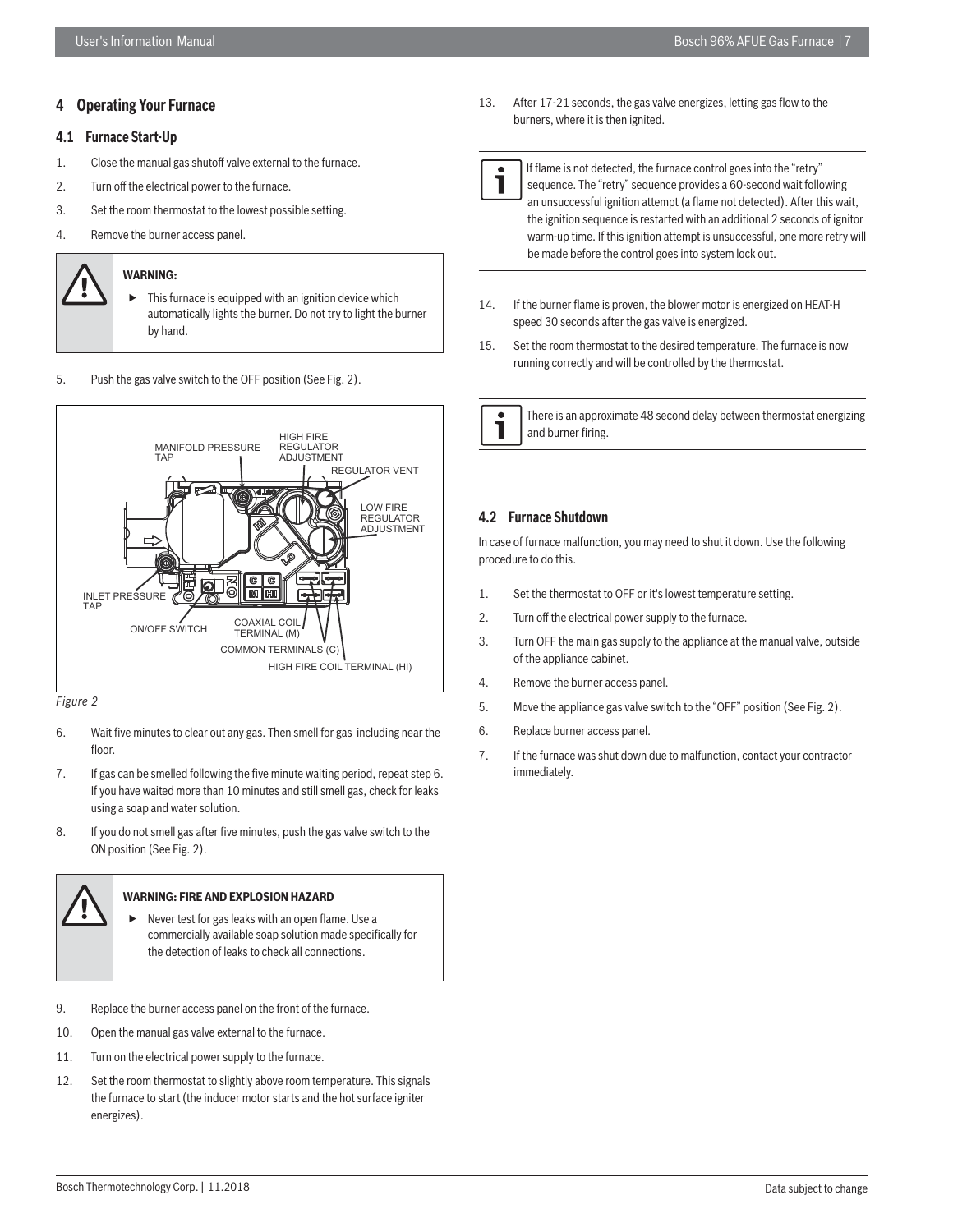# **5 Routine Maintenance**

# **5.1 Annual Inspection**



# **WARNING:**

- The furnace must be inspected by a qualified installer or service agency at least once per year.
- Homeowners: Homeowners may only clean and replace filters and replace fuses as required by basic maintenance. All other operations, including installation, repair, and service must be performed by a qualified installer, service agency, or the gas supplier.

# **Service Reminder:**

 Call your service technician if the unit will not operate. Before calling, always check the following to be sure service is required:

- 1. Check that electrical disconnect switches are **ON**.
- 2. Check all wiring for loose connections.
- 3. Check room thermostat for proper setting.
- 4. Replace any blown fuses or reset circuit breakers.
- 5. Gas valve should be **ON**.
- 6. Air filter should not be clogged/dirty, which will limit air flow.
- 7. Is gas turned on at the meter?
- 8. Is manual main shut-off valve open?

Record the model and serial number of the furnace. These numbers are available on the warning label located on the blower access panel.

| Serial Number: |  |
|----------------|--|
| Model Number:  |  |

Your qualified service professional must perform the following checks at the beginning of the heating season. This will ensure that all furnace components are in proper working order and that the heating system functions appropriately.

#### **1. The Venting System**

- a. All flue gas carrying areas external to the furnace (i.e. chimney, vent connector, vent pipe) are clear and free of obstructions.
- b. Inspect heat exchangers and blowers for corrosion, deterioration, or deposits of debris. Remove any obstructions.
- c. The vent connector is in place, slopes upward and is physically sound without holes or excessive corrosion.
- d. The return-air duct connection(s) is physically sound, is sealed to the furnace casing, and terminates outside the space containing the furnace.
- e. The physical support of the furnace is sound without sagging, cracks, gaps, etc. around the base so as to provide a seal between the support and the base.
- f. There are no obvious signs of deterioration of the furnace.
- g. The burner flames are in good adjustment (by comparison with pictorial sketches or drawings of the main burner flame. Refer to the Installation, Operation, and Maintenance Manual for more information).

h. In applications which include a cooling coil, the condensate drain and trap should be checked for leaks and cracks. The trap must be filled with water and the drain and trap should be cleaned.

# **2. The Blower**

The bearings in the induced draft blower and circulator blower motors are permanently lubricated by the manufacturer. No further lubrication is required. Check motor windings for accumulation of dust which may cause overheating. Clean as necessary.

### **3. The Flame Sensor**

Under some conditions the fuel or air supply can create a nearly invisible coating on the flame sensor. This coating acts as an insulator causing a drop in the flame sense signal. If the flame sense signal drops too low. The furnace will not sense flame and will lock out. The flame sensor should be carefully cleaned by a qualified servicer using emery cloth or steel wool. Following cleaning the flame sense signal should be 1 to 6 microamps at 115 volts.

### **4. The Heat Exchanger**

Inspect the heat exchanger for excessive rust, cracks, or holes. Visual inspection is always best, but requires training and practice. There are tools (field supplied) available to assist, such as inspection cameras and dye penetration inspection systems. Inspect the metal flue for rust or holes, and make sure it's supported properly.

#### **NOTICE:**

 $\blacktriangleright$  If the heat exchangers get a heavy accumulation of soot and carbon, they must be replaced rather than cleaning them. A heavy build-up of soot and carbon indicates that a problem exists which needs to be corrected, such as improper adjustment of manifold pressure, insufficient or poor quality combustion air, incorrect size or damaged manifold orifice(s), improper gas, or a restricted heat exchanger. In these scenarios, the heat exchanger assembly must be replaced.

#### **5. Condensate Drain**

Inspect all condensate drain tubes and condensate trap assembly for leaks and proper drainage.

# **5.2 Filters**

A return air filter is not supplied with this furnace; however the installer will supply filter(s) at the time of installation. Filters are installed external to the unit. Have your installer instruct you on how to access your filters for routine maintenance.

# **Filter Maintenance**

Improper filter maintenance is the most common cause of inadequate heating or cooling performance. Inspect filters every month and clean (permanent) or replace (disposable) as required. When replacing a filter, it must be replaced with a filter of the same type and size. Become familiar with filter location and procedures for removal cleaning and replacing them. If help is needed, contact the installer of the furnace or a qualified service agency.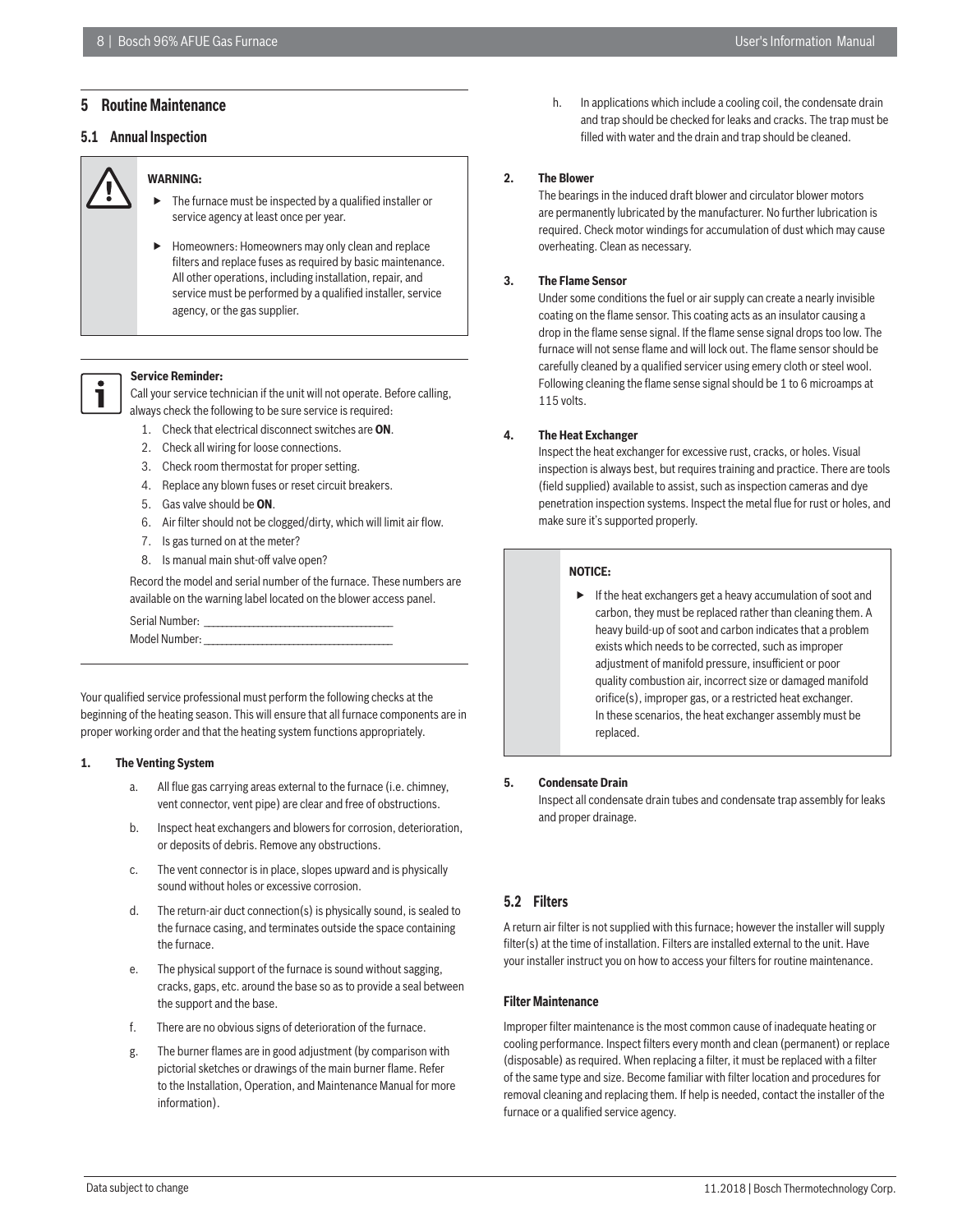#### **Filter Removal Procedure**

- 1. Turn OFF electrical power to the furnace.
- 2. Remove filter cabinet door.
- 3. Slide out filter.
- 4. If the filter is damaged, replace it with a new one.
- 5. For reusable filters, use cold tap water and mild liquid detergent (if needed) to rinse the filter.
- 6. Once dry, reinstall filter.
- 7. Replace filter cabinet door.
- 8. Turn ON electrical power to furnace.

Depending on the installation, differing filter arrangements can be applied. A media air filter or electronic air cleaner can be used as an alternate filter. If a filter replacement is necessary, follow the filter sizes given in the Recommended Minimum Filter size (Table 1) to ensure proper unit performance. Also, be sure the replacement filter is rated for high airflow. For further details, call your contractor or distributor.

#### **Upright Filter Removal**

To remove filters from an external filter rack in an upright upflow installation, follow the directions provided with the external filter rack kit. Clean, wash and dry a permanent filter. When using a permanent filter, both sides should be sprayed with a dust adhesive as recommended on the adhesive container. Spray adhesives for use with permanent filters can be found at some hardware stores.

1

Be sure airflow direction arrow points towards the blower.

Inspect filter. If the dirty filter is the disposable type, replace dirty filter with the same type and size filter. If the dirty filter is a permanent filter, clean as follows:

- Clean, wash and dry a permanent filter. When using a permanent filter, both sides should be sprayed with a dust adhesive as recommended on the adhesive container.
- $\blacktriangleright$  If badly torn or uncleanable, these filters must be replaced by equal size permanent, high velocity filters. Throwaway filters must not be used as replacement for permanent filters.

| Furnace cabinet | <b>Filter size</b> |                      |                         |
|-----------------|--------------------|----------------------|-------------------------|
| width           | Side return        | <b>Bottom return</b> | Filter type             |
| $17 - 1/2$      | 16X25              | 16X25                | High Velocity (600 FPM) |
| 21              | 16X25              | 20X25                | High Velocity (600 FPM) |
| 24.5            | 16X25              | 24X25                | High Velocity (600 FPM) |

*Table 1 Manufacturer recommended high velocity fi lter sizes - Inch*

# **5.3 Burners**

Periodically during the heating season perform a visual check of the burner flames. Turn the furnace on at the thermostat. Wait a few minutes since any dislodged dust will alter the normal flame appearance. Flames should be stable quiet soft and blue with slightly orange tips. They should not be yellow. They should extend directly outward from the burner ports without curling downward, floating, or lifting off the ports. Contact a qualified service agent at once if an abnormal flame appearance should develop.



#### **WARNING:**

 Only a qualified contractor, installer or service agency can clean the burners if the burners get a heavy accumulation of soot and carbon.

# **5.4 Replacement Parts**

Replacement parts as well as information regarding parts are available through your contractor or distributor. All service must be performed by a qualified professional installer. When ordering any of the listed functional parts, be sure to provide the furnace model and serial numbers with the order, this information is available on the warning label located on the blower access panel. Common spare parts are listed below.

# **Cabinet Parts**

- Panel, Top
- Panel, Lower Front

# **Electronics**

- Transformer
- Main PCB Board
- Door Switch
- Pressure Switches
- Limit Switch(es)
- Capacitor

# **Blower Parts**

- Motor
- Blower Assembly (with wheel)
- Motor Bracket assembly

#### **Heating Parts**

- **Inducer**
- **lgnitor**
- NG Orifice / LP Orifice
- Burner
- Burner tray
- Gas Valve
- Flame Sensor
- Heat exchanger assembly
- Gas Manifold assembly
- Rollout switch resettable